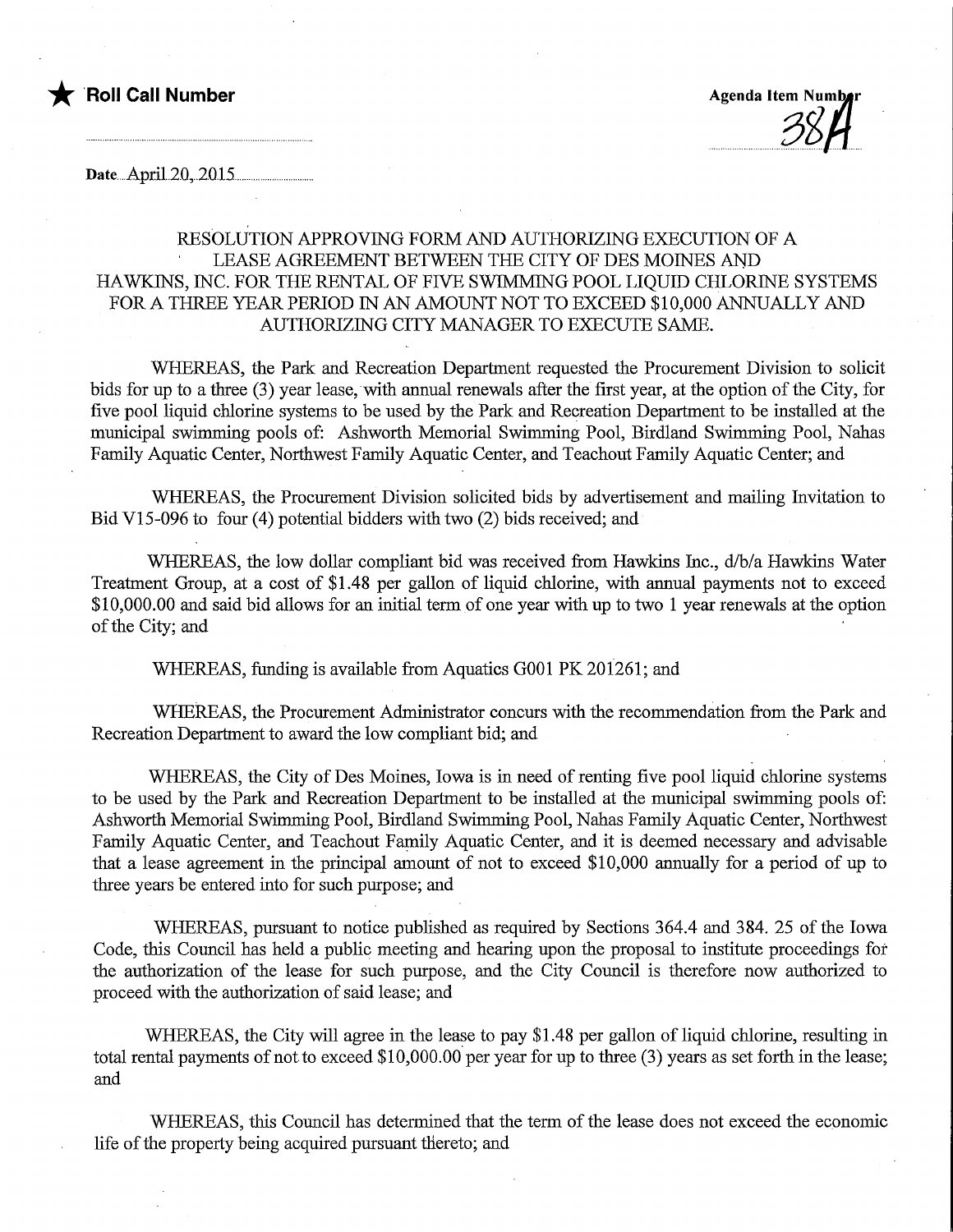

#### Date April 20, 2015

WHEREAS, all payments of rent due under the lease shall be paid solely and only out of the General Fund; and

WHEREAS, there has been presented to this meeting the form of lease which the City proposes to enter into; and

WHEREAS, it appears that such instrument is in appropriate form and is an appropriate instrument for the purposes intended.

NOW, THEREFORE, BE IT RESOLVED BY THE CITY COUNCIL OF THE CITY OF DES MOINES, IOWA:

Section 1. Bid Award. The Des Moines City Council hereby accepts and awards the low compliant bid to Hawkins Inc. to pay up to \$10,000.00 payments per year for up to three (3) years in the annual principal sum of not to exceed \$10,000.00, for an initial term of one year with up to two 1 year renewals at the option of the City, resulting in total annual rental payments of not to exceed \$30,000.00 for a three (3) year rental period as set forth in the lease.

Section 2. Authority and Purpose. The lease authorized by this resolution shall be issued pursuant to Sections 364.4 and 384.25 of the Code of Iowa, and in compliance with all applicable provisions of the Constitution and laws of the State of Iowa. The lease is hereby authorized to be issued in the amount of \$10,000.00 annually for up to three (3) years, for an initial term of one year with up to two 1 year renewals at the option of the City for the purpose of paying the costs of renting the five swimming pool chlorine systems thereunder.

Section 3. Source of Payment. Rental payments due under the lease shall be payable solely and only out of the General Fund resulting in total annual rental payments of \$10,000 or \$30,000.00 for a three (3) year term.

Section 4. Execution of Lease and Renewals. The Procurement Admimstrator is hereby authorized and directed to sign the lease agreement and to execute any renewals thereof, subject to approval as to form by the Legal Department, on behalf of the City, evidencing the City's obligations for rental payments as set forth herein, and to take all action necessary to permit the completion of the lease, and any renewal options thereof.